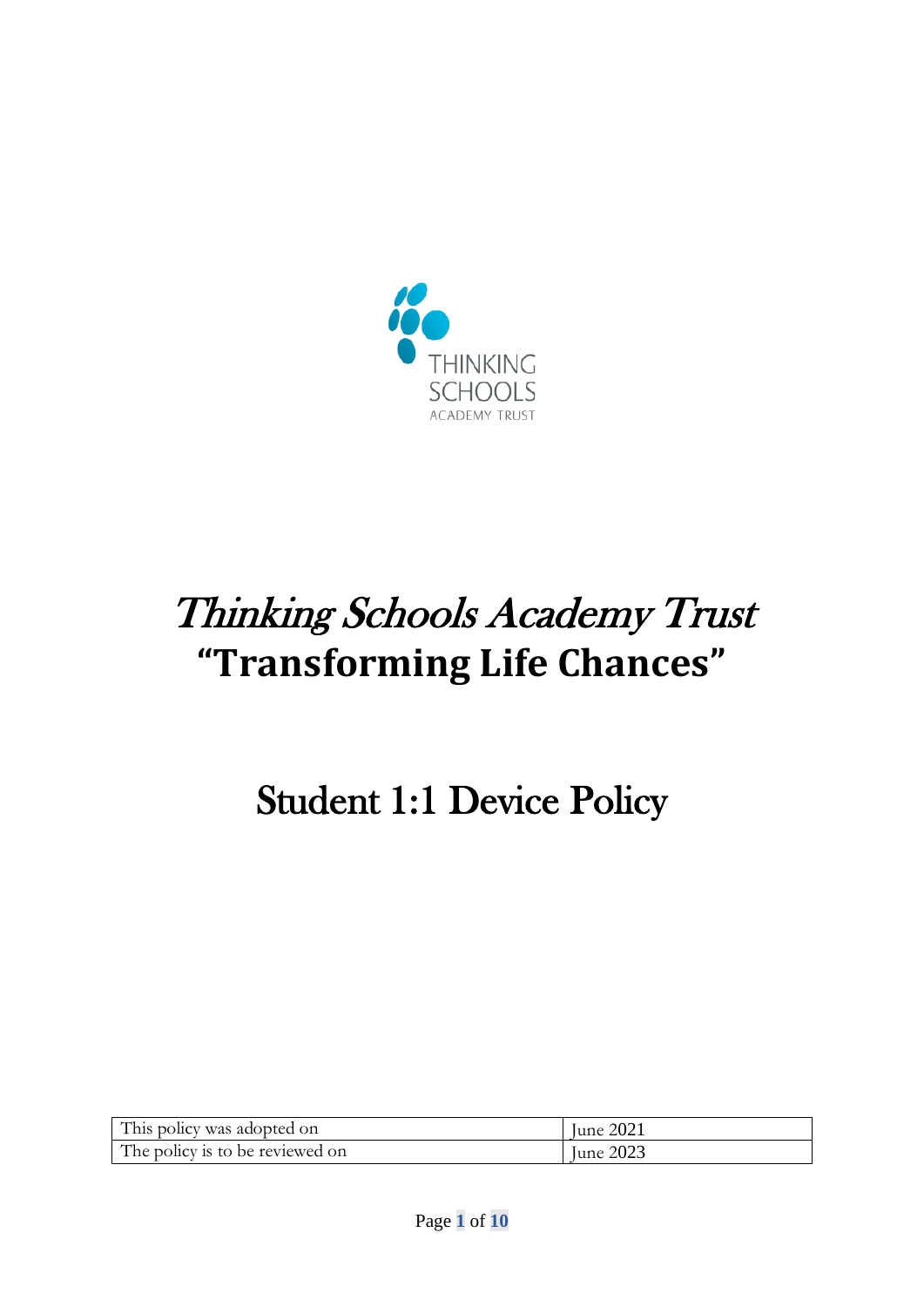#### **1. Introduction**

- 1.1 The Thinking Schools Academy Trust recognises the impact technology can have to empower independent learning through digital learning resources that students can access at anytime from anywhere to support students to 'Make Learning Last'. This Policy provides the guidelines of operating a 1:1 device scheme which Academies may choose to implement to offer parents/carers the opportunity to purchase a secure & managed personal device for their child to support learning in school and at home.
- 1.2 The Student 1:1 Device Policy aims to promote safe and appropriate practice through establishing clear guidelines for how the 1:1 device scheme is managed & operated and how 1:1 devices are used to enhance learning in school and at home.
- 1.3 This policy applies to all students who have access to a 1:1 device that was purchased through the Trust's 1:1 device scheme and is managed by the Trust's ICT Department.
- 1.4 The Student 1:1 Device Policy should be read in conjunction with the Trust's ICT Acceptable Use, ICT Monitoring, BYOD and Mobile Device Policies.

### **2. Definitions**

- 2.1 The *"Trust"* means Thinking Schools Academy Trust and all its Academies.
- 2.2 The *"Academy"* means a school within the Thinking Schools Academy Trust.
- *2.3 "Client Device"* means laptops, tablets, smartphones, desktop computers or other electronic equipment that could be used for the carrying out of Trust business or the Processing or storing of information.
- 2.4 *"Personal Device"* means a Client Device not directly owned by the Trust.
- 2.5 *"1:1 Device"* means a Personal Device that is managed and supported by the Trust.
- 2.6 *"1:1 Device Scheme"* means the operating model used for procurement & support of 1:1 devices through The Thinking Schools Academy Trust.
- 2.7 *"BYOD"* means bring your own device, which specifically refers to the use of a personal device within the Academy for educational purposes.
- 2.8 *"ICT Facilities"* means all devices, facilities, systems and services including, but not limited to, network infrastructure, ICT Devices, software, websites, web applications or services and any device, system or service which may become available in the future which is provided as part of the ICT service.
- 2.9 *"Users"* means directors, committee members, Regional Governing Bodies, Academy Advisory Boards, staff, students, trainees, volunteers, temporary guests, and all other persons authorised by the Trust to use the ICT Facilities.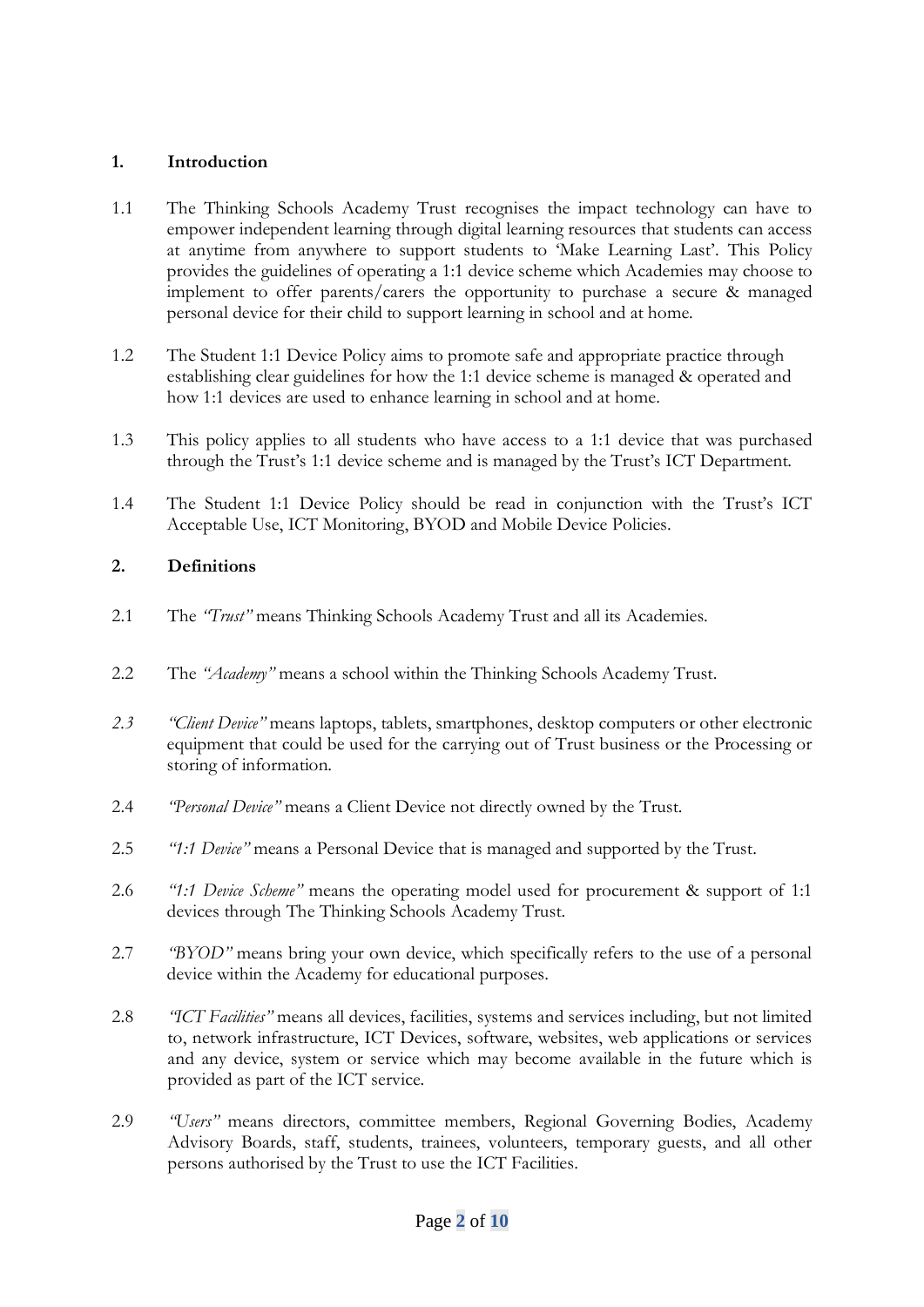2.10 *"Personal use"* means any use or activity not directly related to the students' study or purpose.

#### **3. Policy Statements**

- 3.1 When in use within the Academy, 1:1 devices should only be used to support learning and must not be used for any personal use or other activities unless expressly authorised by the Academy.
- 3.2 1:1 devices should be fully charged before being brought into the Academy. It is the responsibility of the student to ensure that their 1:1 device is charged at home ready for use in school the following day.
- 3.3 The Academy is unable to provide students with a temporary 1:1 device in the event that their device is not sufficiently charged.
- 3.4 It is at the discretion of the Academy to provide charging facilities for 1:1 devices, where charging facilities are provided these must only be used once the equipment has been PAT tested. 1:1 devices must only be charged in the location(s) identified by the Academy and without cables trailing across the floor to prevent trip hazards.
- 3.5 Where charging facilities are provided, the Academy will arrange for equipment to be PAT tested by a certified third-party.
- 3.6 Students are strongly advised not to save files to the local hard drive. Any documents stored locally on the device may be permanently lost, if the device is stolen or damaged, or sent back for repair. Instead, students and are encouraged to save documents in their Microsoft OneDrive storage.
- 3.7 If students chose to save personal documents locally on their 1:1 device, it is recommended that these documents are backed up to an alternative storage device, as the Trust is not able to recover files that are stored locally on 1:1 devices. Additionally, the Trust accepts no liability for any loss of data stored locally on 1:1 devices.
- 3.8 1:1 devices are accessed using the student's Trust Office365 user account. 1:1 devices cannot be accessed using any other personal accounts and it is not possible for additional local user accounts to be created on 1:1 devices.
- 3.9 Students will not be able to print from their 1:1 device, instead students are encouraged to minimise the impact on the environment through electronic file sharing within Microsoft Office365. Printing essential schoolwork can be facilitated by accessing a shared device within the Academy that is connected to the Trust's ICT Facilities.

#### **4. Pupil Safety**

- 4.1 The Trust is aware of the additional risk students may face on their way to and from school carrying their 1:1 device.
- 4.2 Students should ensure that their 1:1 device is kept in their bag and out of sight whilst travelling to and from school.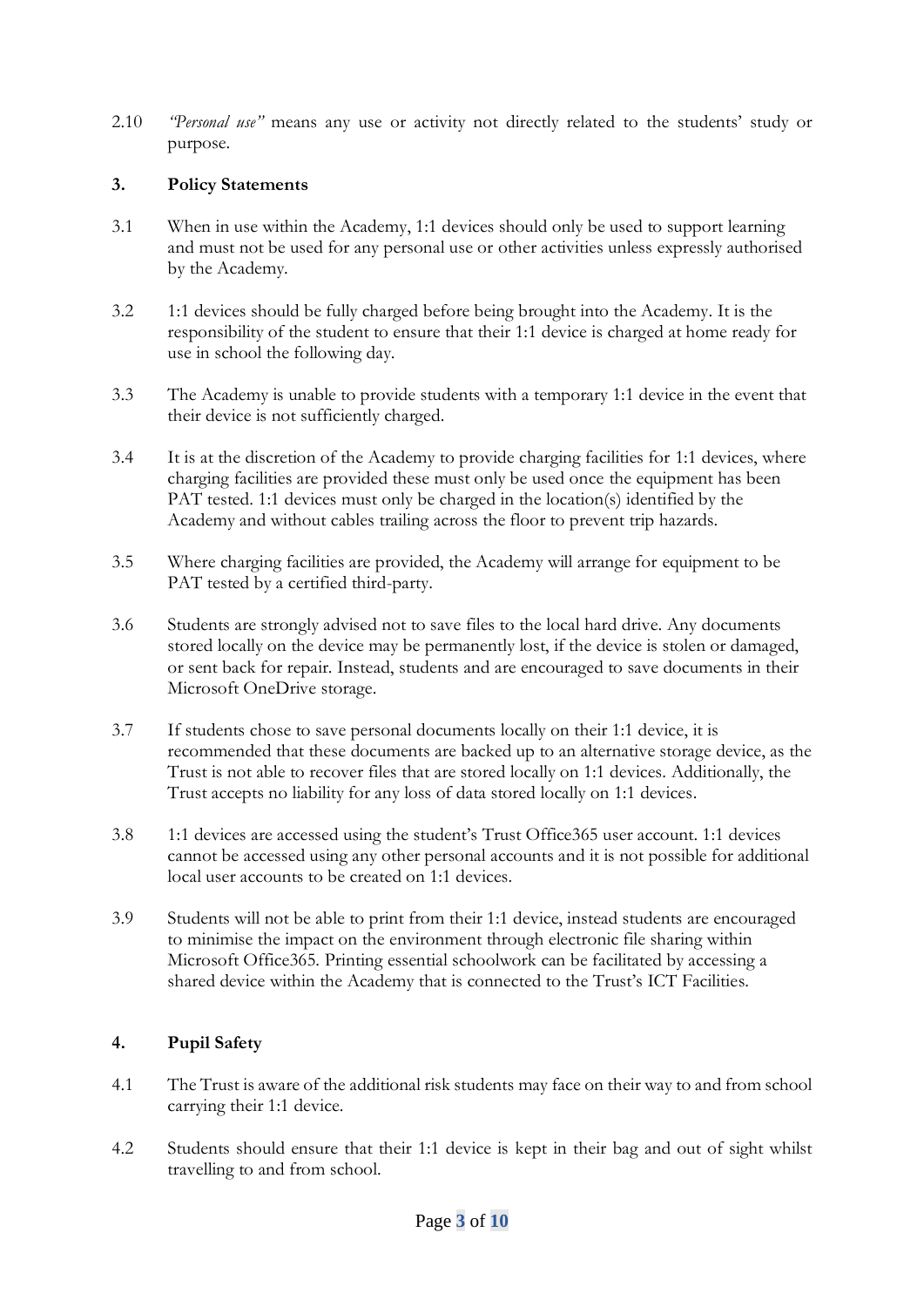4.3 In the event that a student is approached for their 1:1 device they should hand over the device without resistance and report the incident as soon as possible to the Academy, who will support with informing the Police.

#### **5. Monitoring**

- 5.1 The Trust may monitor the usage of 1:1 devices and has access to reports on any Internet sites that have been visited. Such monitoring will be performed in compliance with this policy and the Trust's ICT Monitoring policy.
- 5.2 Student 1:1 devices will be supplied with a pre-installed Internet Filtering solution which will reduce the risk of children accessing inappropriate or harmful content on the Internet. The filtering solution is active in school and at home.
- 5.3 The Academy will not actively monitor browsing activity of 1:1 devices outside of the school. However, the filtering solution is configured to send alert notifications to the designated safeguarding lead in the event that a student is repeatedly attempting to access a harmful website.
- 5.4 To help ensure that students remain on-task during lessons, teaching staff have access to a classroom management application that monitors the screen activity of all 1:1 devices within the classroom.
- 5.5 Teaching staff must only access the classroom management tool within the Academy and during the school day. Under no circumstances are staff to attempt to use the classroom management tool at any other times.

#### **6 Device Management**

- 6.1 The Trust is responsible for software & security maintenance of 1:1 devices during the agreed term of the 1:1 scheme. This includes operating system updates, software updates and the configuration of security settings.
- 6.2 1:1 devices will be managed through the Trust's Mobile Device Management system, which will apply configuration settings and software updates to 1:1 devices remotely.
- 6.3 The management, configuration and monitoring applied to 1:1 devices will be applied in accordance with the Trust's Safeguarding and ICT Acceptable Use polices.
- 6.4 To provide a safe and secure environment for students to access their learning, some features within the Operating System may be disabled for security purposes.
- 6.5 When a software update requires the device to be restarted for the update to install a notification prompt will be displayed. Students are advised to restart their 1:1 device at their earliest convivence to prevent the device from forcibly applying the update during an inconvenient time.
- 6.6 The Mobile Device Management system provides the functionality to lock or remotely wipe devices in the event that a 1:1 device is lost or stolen.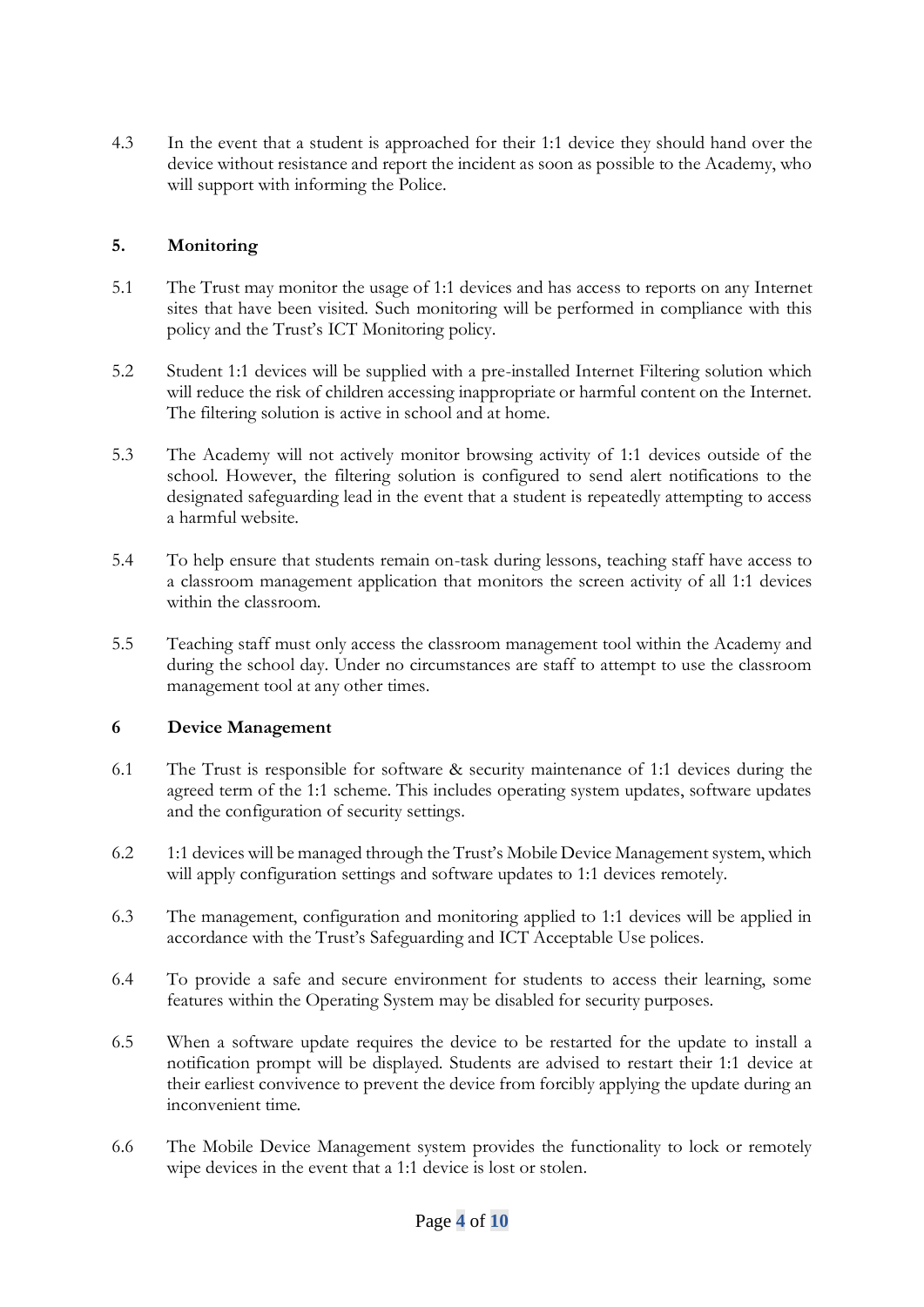- 6.7 1:1 devices will be automatically enrolled in the Trust's Mobile Device Management system.
- 6.8 At the end of the agreed fixed term period, all management controls and software licenses will be automatically removed from the device, and all content (including user files) removed. The device will require a clean copy of Microsoft Windows to be re-installed to allow continued use of the device for personal use.
- 6.9 Students, parents and carers must not make any attempts to circumvent the security controls enforced on 1:1 devices.
- 6.10 1:1 Devices will be issued with a Microsoft Windows license and a Microsoft Office365 license. The Academy is unable to provide any additional licenses to 1:1 devices for software applications.
- 6.11 Additional software applications that are not provided by the Academy cannot be installed onto 1:1 devices, whilst they are being managed by the Trust's Mobile Device Management system.

#### **7 Support**

- 7.1 When 1:1 devices are available for collection, the Academy will arrange for students, parents & carers to attend an introduction session, during which support will be provided to assist with using the device for the first time.
- 7.2 In the event that a student encounters a software fault with their 1:1 device, the Academy will provide a temporary device until such time that the technical fault has been resolved.
- 7.3 All requests for support for 1:1 devices should be logged with the '1:1 help centre' within the Academy.
- 7.4 Students are able to access technical support from the '1:1 help centre' within the Academy during school hours. The Academy is unable to provide out of hours technical support for 1:1 devices.
- 7.5 Guidance will be available from the Academy's '1:1 help centre' to support students, parents & carers with the offboarding process at the end of the fixed term agreement for the 1:1 device scheme.

#### **8. Payment Scheme & Device Ownership**

- 8.1 Students and parents/carers must sign the 1:1 device agreements in appendix 1. The Academy will not issue any 1:1 devices to students who have not signed & returned the agreements.
- 8.2 Once a signed copy of the parent 1:1 device agreement has been provided to the Academy, the Academy will make arrangements to provide a 1:1 device. The Academy will notify parents/carers when the device is available for collection, the device must be collected within the school and signed for by a parent/carer.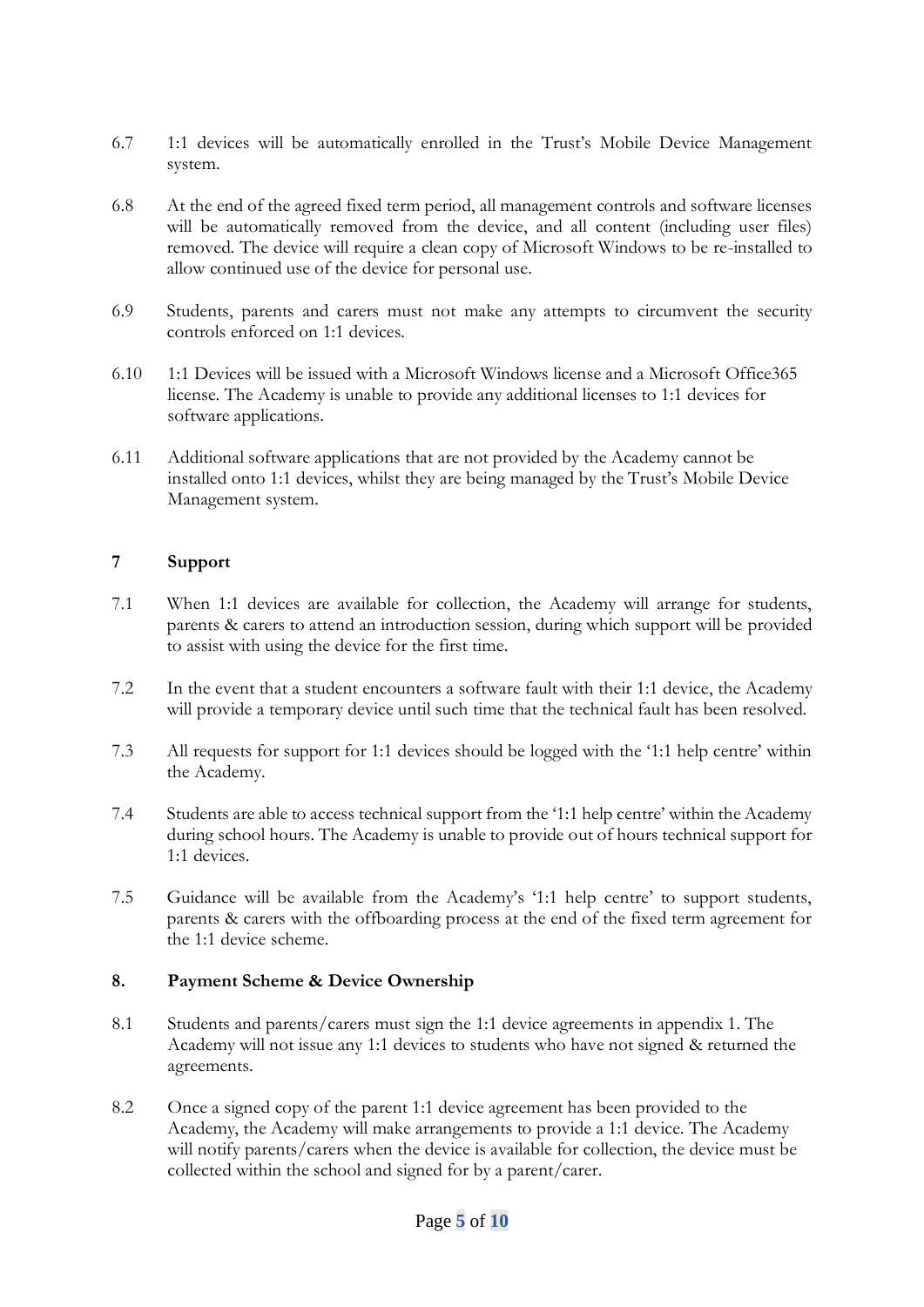- 8.3 The transfer of ownership occurs once the 1:1 device is collected from the Academy. Students should take care of their 1:1 device like other personal devices/equipment they own.
- 8.4 In the event of multiple missed and outstanding payments, the Academy reserves the right to temporarily disable the 1:1 device from being used outside of the school until such time that the overdue amount has been cleared. Upon return of the device along with any accessories, the Academy will re-imburse paid sums on a diminished value based on the age and condition of the device.
- 8.5 If the student leaves the school before the end of the fixed term agreement, parents can arrange to return the device to the school for full reimbursement (providing the device in good condition). Alternatively, parents/carers can chose to pay the remaining balance in full, after which all management configurations applied to the 1:1 device will be removed.
- 8.6 Three repayment plan options will be available to students and parents/carers, these are; 15 month, 30 month or one-off full payment. Students who are eligible for Free School Meals will be entitled to a subsidy to reduce the device cost. This will be paid for by the school from their Pupil Premium funding. The payment plan breakdown is as follows;

|            | 15 months         | 30 months  | One-off payment |
|------------|-------------------|------------|-----------------|
| Non-FSM    | ∩ר״<br>$\angle$ C | $\Delta$   | 420             |
| <b>FSM</b> |                   | $\sim$ $-$ | $^{\circ}150$   |

- 8.7 To provide a secure learning experience for students using a 1:1 device, the device will be managed for 30 months using the Trust's Mobile Device Management system, starting from the month the student has received their device. To ensure that a consistent learning experience can be provided to all students throughout the duration of the scheme regardless of the re-payment option, the management term of the device does not align with the 15 month or one-off payment options.
- 8.8 Payments will be collected via a 3rd party payment collections provider. Once a 1:1 device scheme application has been processed, parents/carers will receive a link via email to complete a Direct Debit agreement. Once the Direct Debit agreement has been completed, the first monthly payment will be collected in September, after the student has received their device. Payments will then be taken on the nearest working day of each following month in line with the chosen plan. If parents/carers have chosen to pay in one instalment, no further payments will be taken.

#### **9. Accidental Damage, Loss, Theft and Insurance**

- 9.1 1:1 devices that are provided through the Trust's 1:1 device scheme are protected with limited accidental damage cover (see below) for the length of the fixed term agreement.
- 9.2 All repairs for damaged or faulty equipment must be arranged through the Academy, any unauthorised repairs will invalidate the accidental damage cover and hardware warranty.
- 9.3 Only for the first instance of accidental damage shall the repair be undertaken free of charge with no additional cost or claim excess. Subsequent repairs required due to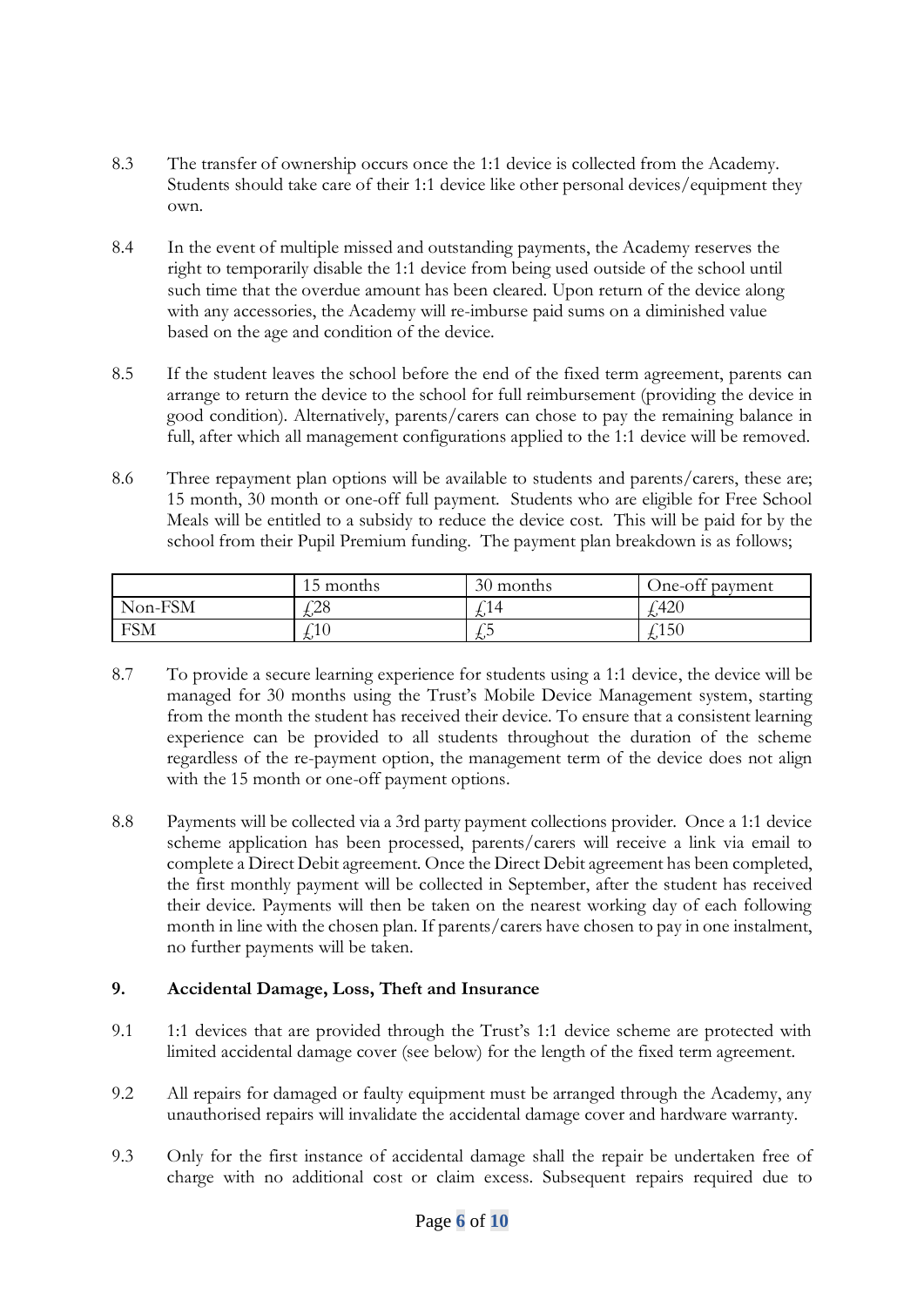accidental damage may incur additional costs which parents/carers will be required to cover.

- 9.4 It is at the discretion of the Academy to cover 50% of the repair costs associated with the second instance of accidental damage. All further repair costs will be required to be paid in full by parents/carers.
- 9.5 In the event that a 1:1 device requires to be sent off-site for repair, a temporary loan laptop will be issued whilst the device is repaired. Once the device is returned to the Academy the student will be contacted to arrange collection of their original device and return of the loan laptop.
- 9.6 Whereby a repair for a 1:1 device will incur an additional charge, parents/carers will be contacted by the Academy to confirm the cost of repair before any repairs are undertaken.
- 9.7 1:1 devices do not have insurance to protect against loss or theft. It is not the responsibility of the Trust to provide such insurance for 1:1 devices; parents and carers may wish to separately arrange cover against loss or theft, but any replacement device must be provided through the Academy.
- 9.8 In the event of loss or theft, parents/carers will be expected to re-pay any outstanding balance on a monthly basis for the remaining duration of the payment agreement.
- 9.9 The Academy must be informed of any accidental damage, loss or theft within 48 hours.

#### **10. Equal Opportunities**

- 10.1 To prevent students without access to their own 1:1 device the Academy will provide devices to support curriculum activities when access to technology is required in school. Devices that are provided by the Academy can only be used in school and cannot be taken home.
- 10.2 Students who are eligible for Free School Meals will be entitled to a subsidy to reduce the device cost. This will be paid for by the school from their Pupil Premium funding. The subsidised cost is shown in section 8.6 above.
- 10.3 If a student's eligibility for FSM changes during the period of the repayment plan the school should be notified by the parent/carer as soon as possible. The school will review the current payment plan and adjust the monthly repayment up or down from the month following the change of eligibility. Should this result in an increased monthly charge which will cause financial difficulty to the parent/carer the school can consider reviewing these instances on a case by case basis.

#### **11. Review**

11.1 This policy will be reviewed every 2 years and may be subject to change.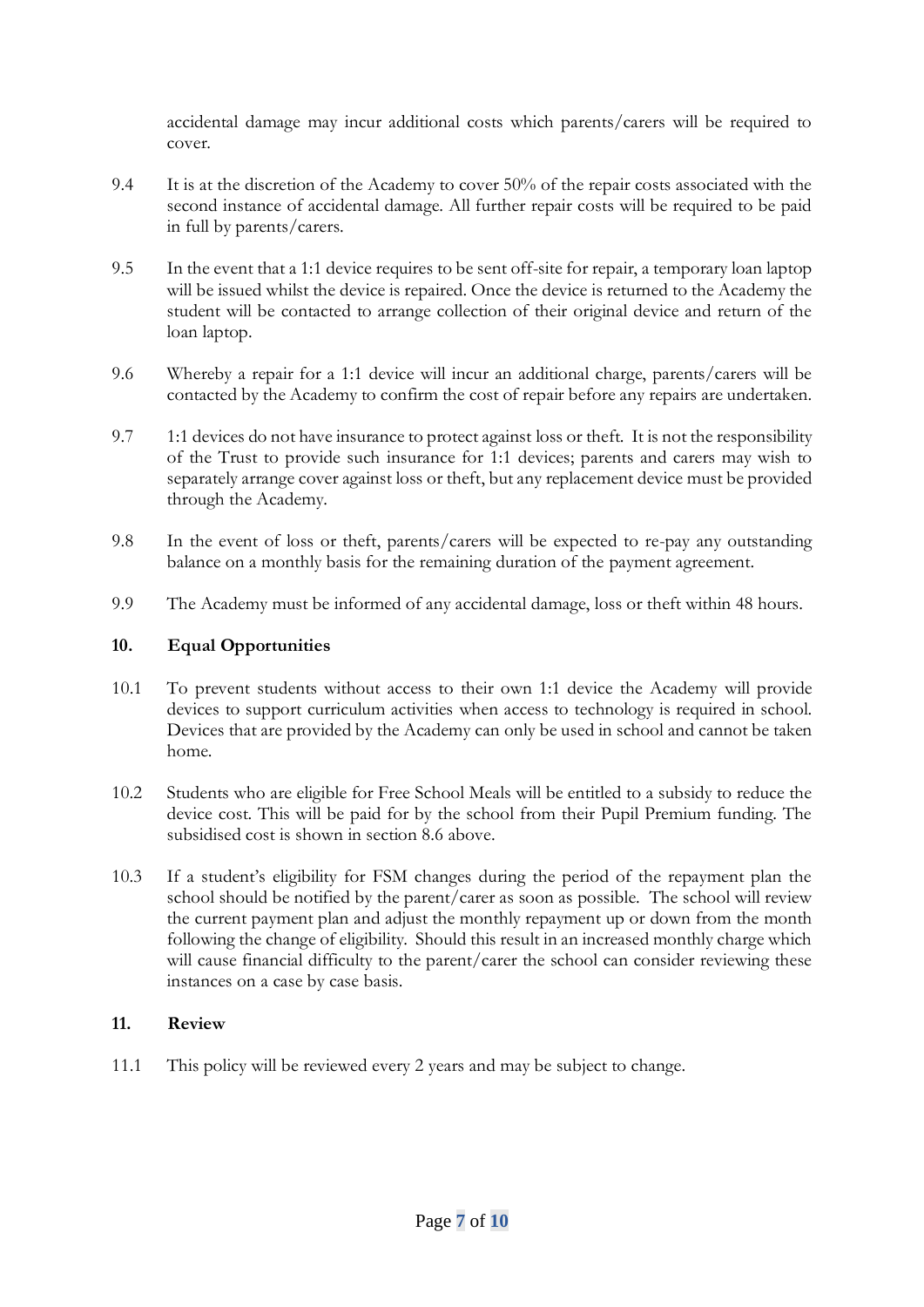# **Appendix 1a – Parent/Carer 1:1 Device Agreement**

Parents and Carers should sign below to show that you have read, understood and agree to the conditions of the 1:1 Device Policy, are clear what equipment you are purchasing through The Thinking Schools Academy Trust, how payments for the equipment will be collected and how the device will be managed and supported. If you do not sign and return this agreement, your child will not be issued with a 1:1 device that they can use outside of school.

I understand that:

- my child is responsible for the care and appropriate use of their 1:1 device;
- if my child violates the guidelines agreed to in the Student 1:1 Device Policy, his/her privilege to use the device within school may be restricted or removed;
- to provide a secure experience for learning, the 1:1 device will be managed by the Thinking Schools Academy Trust for a fixed term period of 30 months from the purchase date and that usage of the device may be monitored in accordance with the Trust's ICT Monitoring & Acceptable Use polices;
- I may be liable to cover any repair costs that are incurred after the first instance of repair;
- the Academy does not provide insurance to cover loss/theft of the 1:1 device and that it is advisable for parents to arrange adequate separate cover;
- in the event that the 1:1 device is lost or stolen, I will be expected to re-pay any outstanding balance on a monthly basis for the remaining duration of the payment agreement;
- additional user accounts or software cannot be installed on the 1:1 device, whilst the device is managed by The Thinking Schools Academy Trust;
- at the end of the agreed term that the device will be managed by The Thinking Schools Academy Trust, I will need to ensure that the device is accordingly licensed and that I am responsible for the administration and maintenance of the device;
- in the event of multiple missed payments, the Academy will require the device to be returned along with any accessories and as such the Academy will re-imburse any successful payments on a diminished value based on the age and condition of the device;

#### **Equipment/Services**

1x HP x360 11inch 128GB Solid State Drive and 4 GB RAM Laptop, with charger & active pen 1x 30-month warranty, with free of charge accidental damage cover for the first claim 1x 30-month device management through the Trust's Mobile Device Management system

I agree to the conditions of the 1:1 device scheme and agree for my child to be enrolled in the 1:1 device scheme by purchasing the equipment and services listed above for a total sum of  $\sqrt{X}$ (Academy to insert based on FSM status  $\frac{1}{420}/\frac{150}{150}$  and to repay this amount: in full as a oneoff payment/on a monthly basis for 15 months/on a monthly basis for 30 months (score through as appropriate)

| <b>Print Name</b> |  |
|-------------------|--|
| Signed            |  |
| Date:             |  |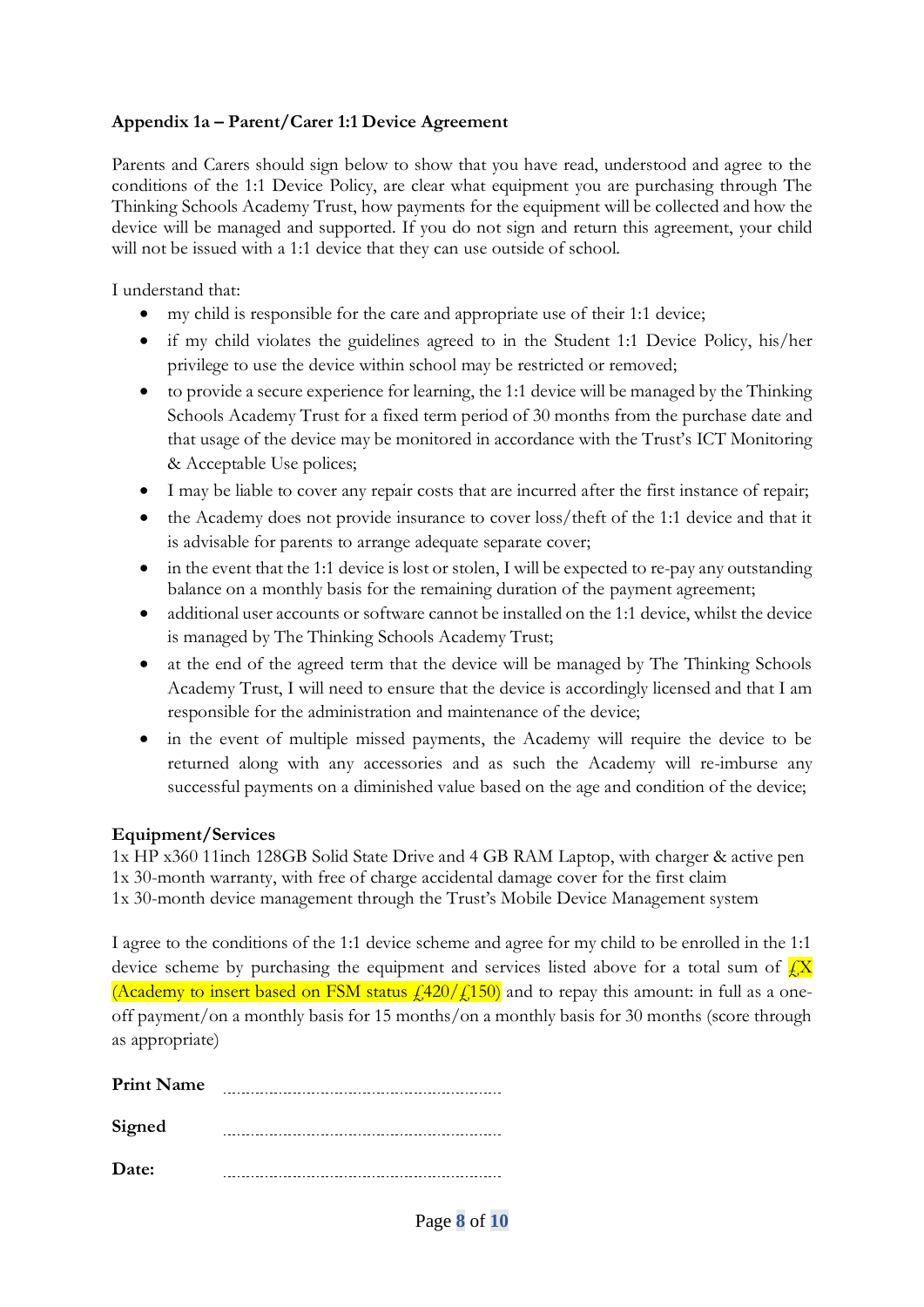# **Appendix 1b – Student 1:1 Device Agreement**

I understand that I must use my 1:1 device in a responsible way, to ensure that there is no risk to my safety or to the safety and security of the systems and other users.

- I understand that whilst using my 1:1 device that I am responsible for my actions, both inside and outside of the Academy:
- I understand that whilst using my 1:1 device in the Academy that is primarily intended for educational use and that I will not use it for personal or recreational use unless I have prior permission;
- I understand that I am responsible for looking after my 1:1 device and will ensure to keep my 1:1 device in my bag or protective sleeve when not in use;
- I understand that when travelling to and from the Academy that I should take steps to ensure that my 1:1 device is not visible to other members of the public, but if I am approached for my 1:1 device that I should protect myself handing over my device without resistance and reporting the incident as soon as possible to a parent/carer, Academy or the Police;
- I understand that I must bring my 1:1 device into the Academy every day and ensure that it has a fully charged battery;
- I understand that to provide a safe experience whilst using my 1:1 device that the device is managed by the Trust's Mobile Device Management system and that the Academy may monitor my use of the my 1:1 device to keep me safe;
- I will respect others student's 1:1 devices and will not attempt to access, deface or vandalise other student's 1:1 devices;
- I understand there are risks when using the systems and services, and will not try to upload, download or access any materials which are illegal or inappropriate or may cause harm or distress to others, nor will I try to use any programmes or software that might allow me to bypass the filtering / security systems in place to prevent access to such materials;
- I will not install or attempt to install or store programmes of any type onto my 1:1 device, nor will I try to alter any settings applied to my 1:1 device;
- Whilst using my 1:1 device, or accessing other ICT Facilities provided by the Academy I will ensure my behaviour is in accordance with the Acceptable Use Agreement.
- I understand that if I fail to comply with this 1:1 Device Agreement, I will be subject to disciplinary action. This may include loss of access to use my 1:1 device whilst in the Academy.

| <b>Print Name</b> |  |
|-------------------|--|
| Signed            |  |
| Date:             |  |